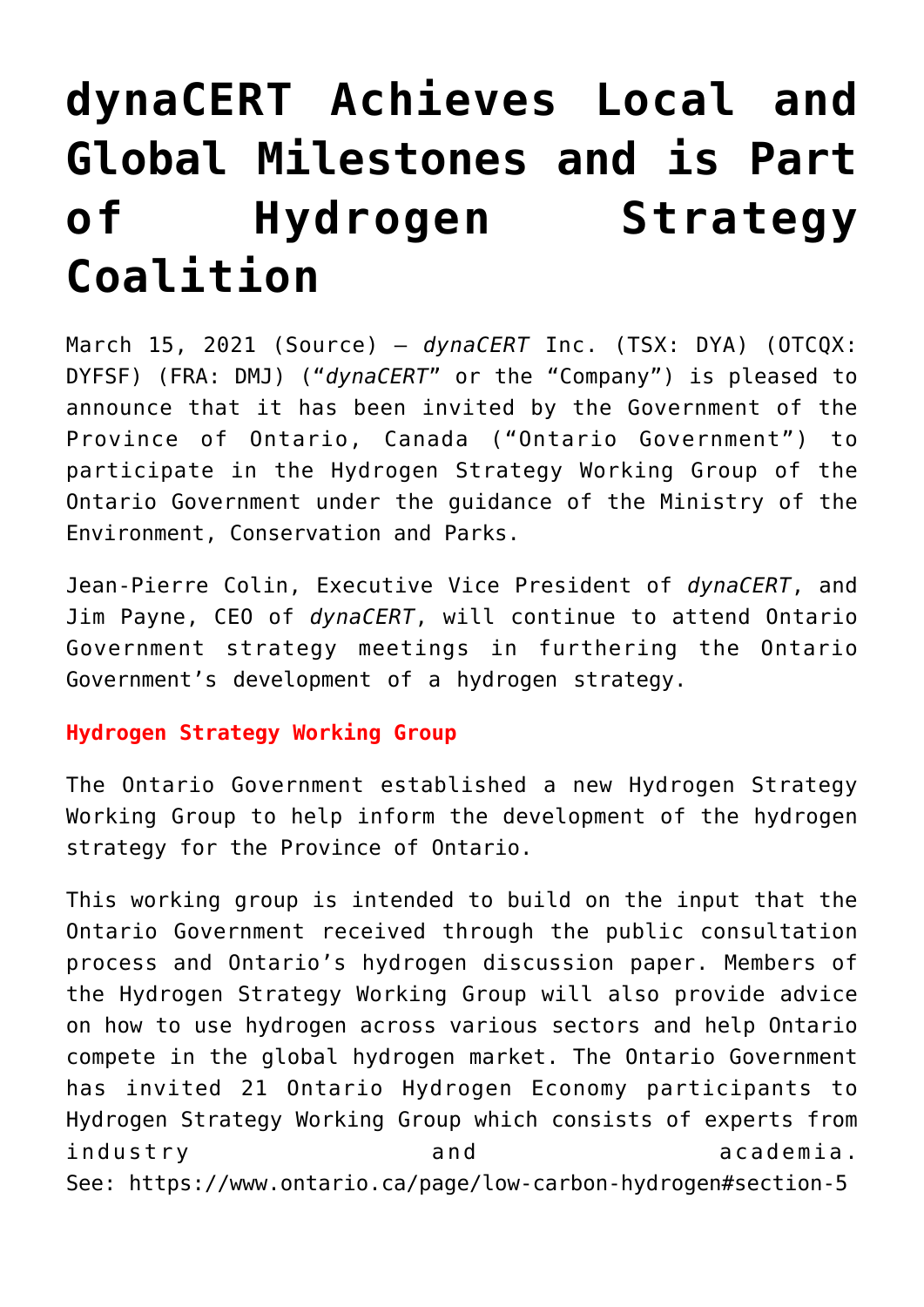# **Sales in the Global Mining Industry**

In Q1 2021, *dynaCERT* has shipped or received confirmed orders of its flagship HG-1 HydraGEN™ Technology Units as well as its sister HydraGEN™ HG2 and HG-4C and HydraGEN™ HG-6C large capacity Units to international mining companies operating in Russia, China, Brazil and Peru through sales to its armslength dealer H2Tek specializing in the sale of HydraGEN™ Technology in the mining industry. H2Tek is sponsored internationally by Export Development Corporation, a Crown Corporation of Canada, and *dynaCERT's* currently sole Asian dealer, Puma HydroCarbons, who operates in China. Diamond Mines, Coal Mines, Copper Mines and Gold Mines are adopting *dynaCERT*'s proprietary HydraGEN™ Technology globally. The HydraGEN™ HG-4C and HydraGEN™ HG-6C large capacity Units will soon be deployed in open pit mining operations on large 50-litre diesel engines that operate in hostile climates such as open pit mines where temperatures deep lower than -40 degrees Celsius and are located in very remote areas of the planet.

## **Growing Sales in the Trucking Industry in North America**

Q1 2021, *dynaCERT* has received purchase orders with advanced payment of twenty (20) of the Company's 20 newest 2021 model HG-1 units for the North American continental trucking customers of KarbonKleen which is furthering its successful trials to its trucking and logistics clients.

In Q1 2021, *dynaCERT* has sold and installed our HG-2 units to a midsize Dodge truck and Ford F-350 delivery truck in Ontario through the Company's dealer H2Tek.

## **City of Woodstock Success**

*dynaCERT* has just completed Emission Tests on the City of Woodstock's entire bus and garbage truck fleet to showcase reductions of greenhouse gases and fuel savings with very solid results from its initial previously announced pilot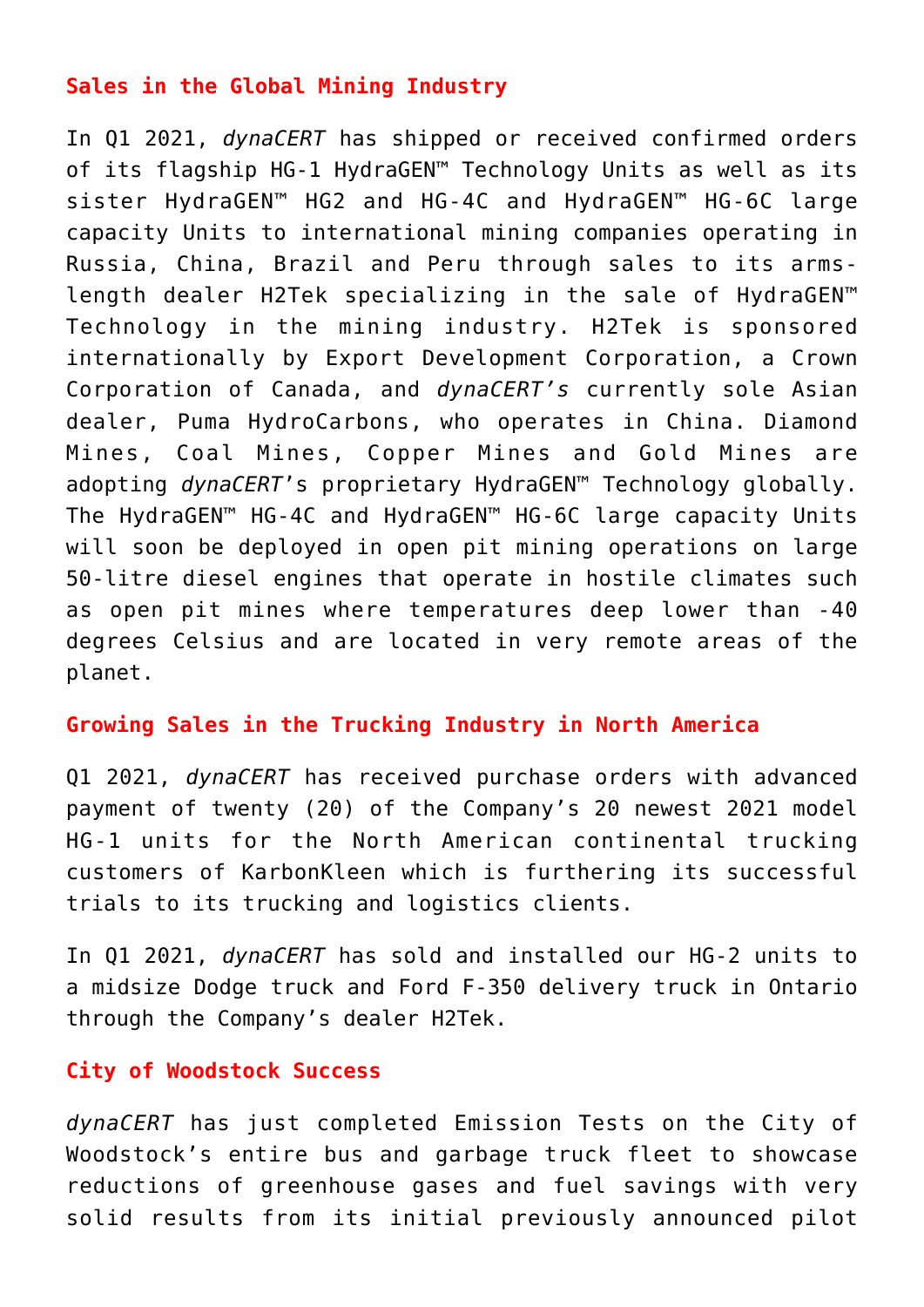project. The City of Woodstock reduced fuel consumption by a significant factor in its recent Garbage Trucks Trials featuring *dynaCERT's* HydraGEN™ "Carbon Emission Reduction Technology".

*dynaCERT* is also working with several municipalities across Ontario supplying quotes and extensive analyst reports for their fleets showing the potential fuel savings and more importantly the emission reductions and Green House Gas reductions that can be realized with the utilization of HydraGEN™ "Carbon Emission Reduction Technology".

# *dynaCERT and its Dealer in* **Negotiations with the World's Largest Transportation Polluters**

*dynaCERT's* Canadian Dealer, Mobile Emissions Testing Inc. ("Mobile Emissions") along with *dynaCERT* is in negotiations with one of the world's largest transporters of goods which is committed to reducing its Carbon Footprint. As well, Mobile Emissions is assisting the Company with its Ontario Government initiatives and is also focussing on some of Ontario's largest Municipal accounts.

# **Non-Core Electrolyser Research & Development**

With 17 plus years of Research and Development, scientific knowledge, and design advancements within hydrogen generation, *dynaCERT* intends to expand and leverage their expertise and knowledge to form the basis for future decades to advance the Company's goal to adapt its HydraGEN™ Technology to numerous markets, globally. *dynaCERT's* Hydrogen electrolysers have gone through a series of transformations to meet the market demand. *dynaCERT*'s existing Alkaline Hydrogen electrolysers are best suited for non-pressurized Hydrogen production up to 500 litres per hour and can be stacked for higher Hydrogen demand.

Gurjant Singh, *dynaCERT's* Head of Research and Development stated, "*dynaCERT's* upcoming products such as the Anion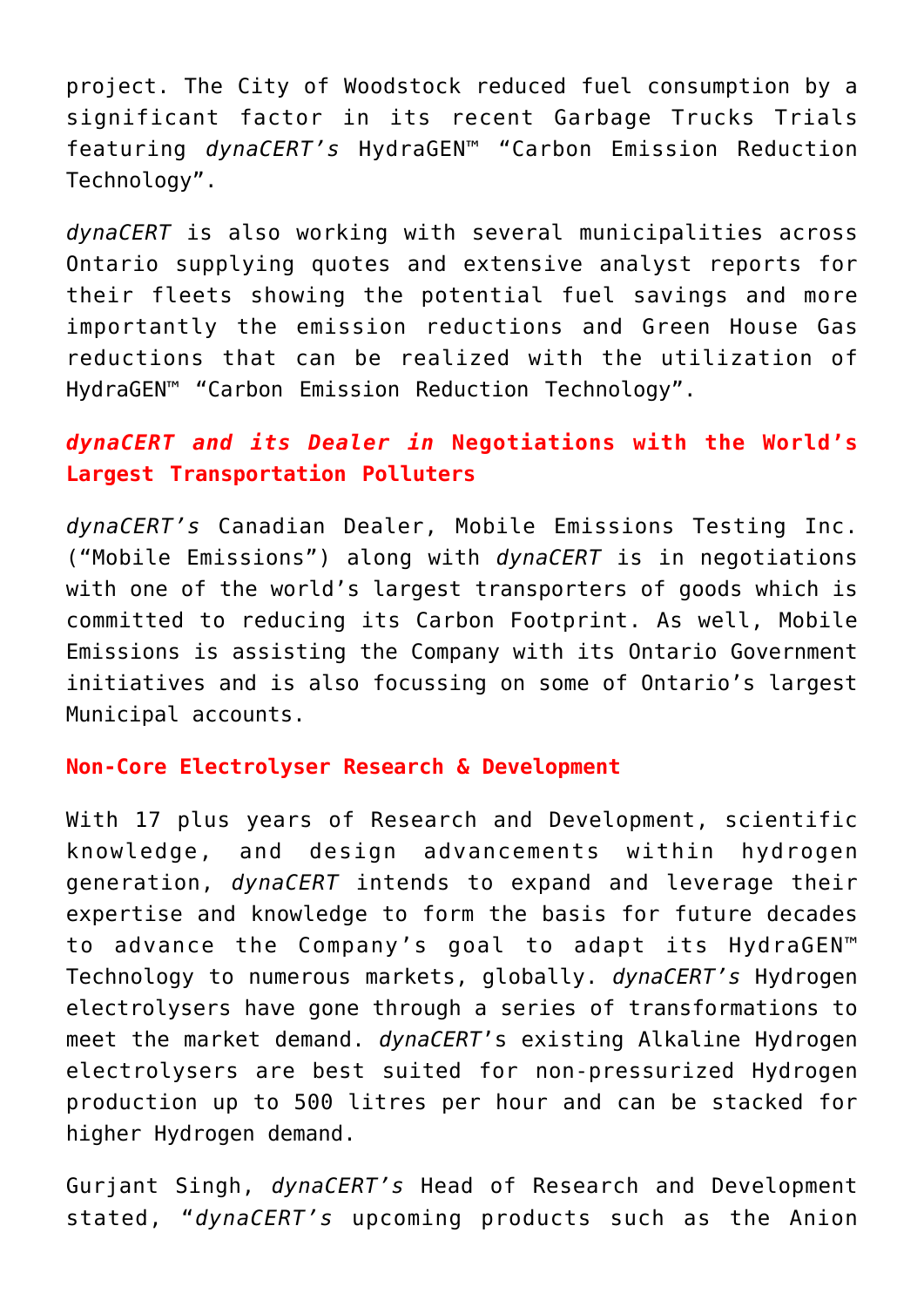Exchange Membrane and the Cation Exchange Membrane electrolysers will produce pressurized Hydrogen to meet the global demand. Pressurized Hydrogen will significantly cut down the compression cost making it affordable to use in small- and large-scale applications such as off-grid power supply, fuel cells etc. *dynaCERT*'s smart ECU will enable consumers to control Hydrogen production remotely and simplify data management.

*dynaCERT* is committed to achieve and participate in net zero emissions goal by 2050. Exponential growth in Hydrogen production over the past few years by conventional methods have further impacted the environment adversely. In 2019, more than 550 million tons of Carbon Dioxide were released in the atmosphere because of hydrogen production via Methane Reforming Process. At \$50 per ton Carbon Credit, there is potential for more than \$27 Billion worth of yearly savings. Carbon Credits remain a huge future revenue stream for *dynaCERT* with our Patent Pending Carbon Capturing Methodology while capturing credits for the Carbon Saved with our Hydrogen Generating electrolysers."

Jim Payne, CEO of *dynaCERT*, stated, "*dynaCERT* fully supports the Ontario Government initiatives related to the development of its hydrogen strategy. The Hydrogen Strategy Working Group of the Ontario Government is an important step in the process of developing a workable hydrogen strategy. We applaud all the dedicated people involved in this Ontario Government initiative and thank all participants within the government and within the private sector for their commitment to making hydrogen an important part of our collective future."

## **About** *dynaCERT* **Inc.**

*dynaCERT* Inc. manufactures and distributes Carbon Emission Reduction Technology for use with internal combustion engines. As part of the growing global hydrogen economy, our patented technology creates hydrogen and oxygen on-demand through a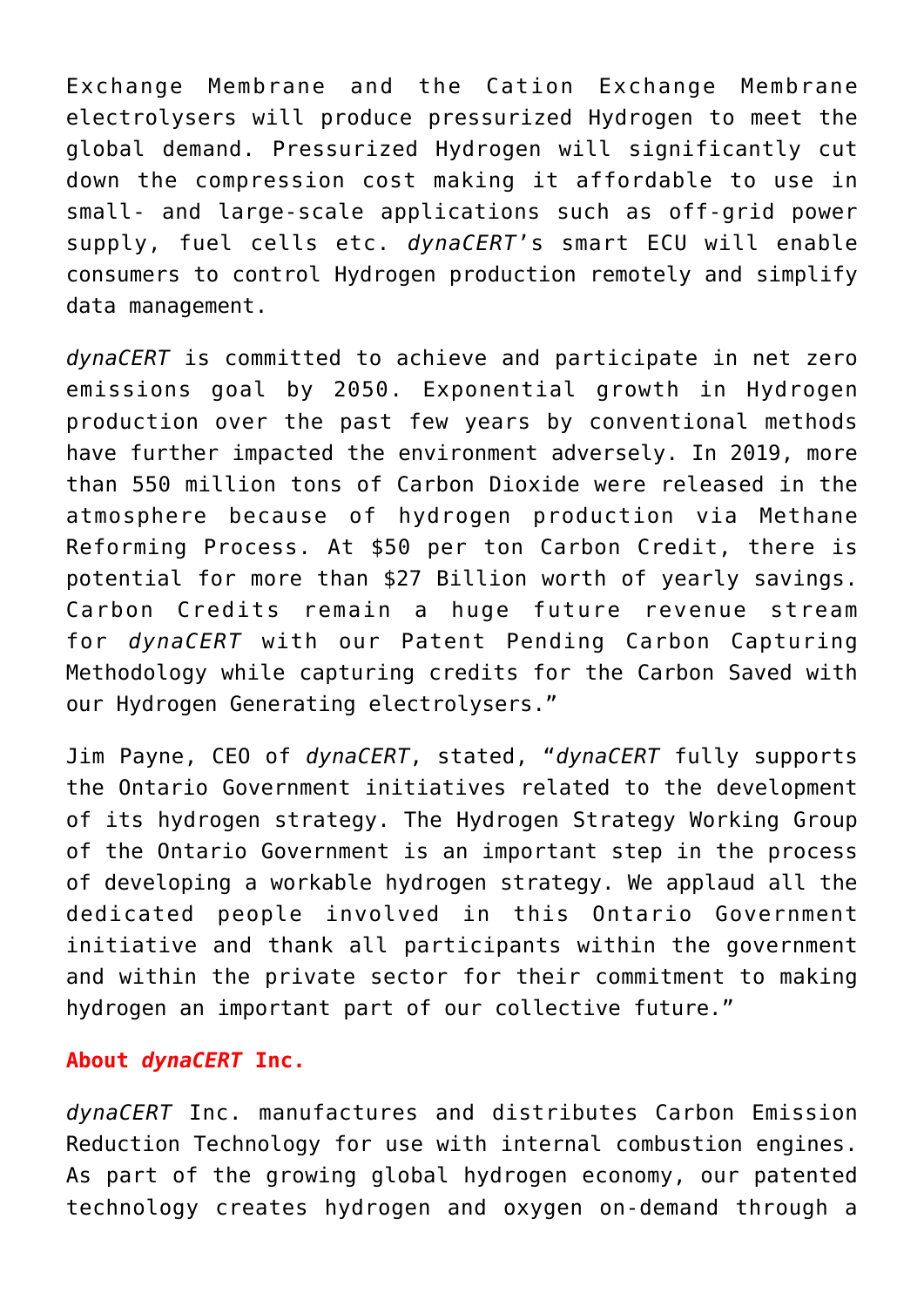unique electrolysis system and supplies these gases through the air intake to enhance combustion, resulting in lower carbon emissions and greater fuel efficiency. Our technology is designed for use with many types and sizes of diesel engines used in on-road vehicles, reefer trailers, off-road construction, power generation, mining and forestry equipment, marine vessels and railroad locomotives. Website: [www.](https://cts.businesswire.com/ct/CT?id=smartlink&url=http%3A%2F%2Fwww.dynaCERT.com&esheet=52395725&newsitemid=20210315005255&lan=en-US&anchor=www.dynaCERT.com&index=3&md5=60dbd8a19a324cfaf45b53096fe6d1b9)*[dynaCERT](https://cts.businesswire.com/ct/CT?id=smartlink&url=http%3A%2F%2Fwww.dynaCERT.com&esheet=52395725&newsitemid=20210315005255&lan=en-US&anchor=www.dynaCERT.com&index=3&md5=60dbd8a19a324cfaf45b53096fe6d1b9)*[.com.](https://cts.businesswire.com/ct/CT?id=smartlink&url=http%3A%2F%2Fwww.dynaCERT.com&esheet=52395725&newsitemid=20210315005255&lan=en-US&anchor=www.dynaCERT.com&index=3&md5=60dbd8a19a324cfaf45b53096fe6d1b9)

## *READER ADVISORY*

*Except for statements of historical fact, this news release contains certain "forward-looking information" within the meaning of applicable securities law. Forward-looking information is frequently characterized by words such as "plan", "expect", "project", "intend", "believe", "anticipate", "estimate" and other similar words, or statements that certain events or conditions "may" or "will" occur. Although we believe that the expectations reflected in the forward-looking information are reasonable, there can be no assurance that such expectations will prove to be correct. We cannot guarantee future results, performance of achievements. Consequently, there is no representation that the actual results achieved will be the same, in whole or in part, as those set out in the forward-looking information.*

*Forward-looking information is based on the opinions and estimates of management at the date the statements are made and are subject to a variety of risks and uncertainties and other factors that could cause actual events or results to differ materially from those anticipated in the forwardlooking information. Some of the risks and other factors that could cause the results to differ materially from those expressed in the forward-looking information include, but are not limited to: uncertainty as to whether our strategies and business plans will yield the expected benefits; availability and cost of capital; the ability to identify and develop and achieve commercial success for new products and technologies;*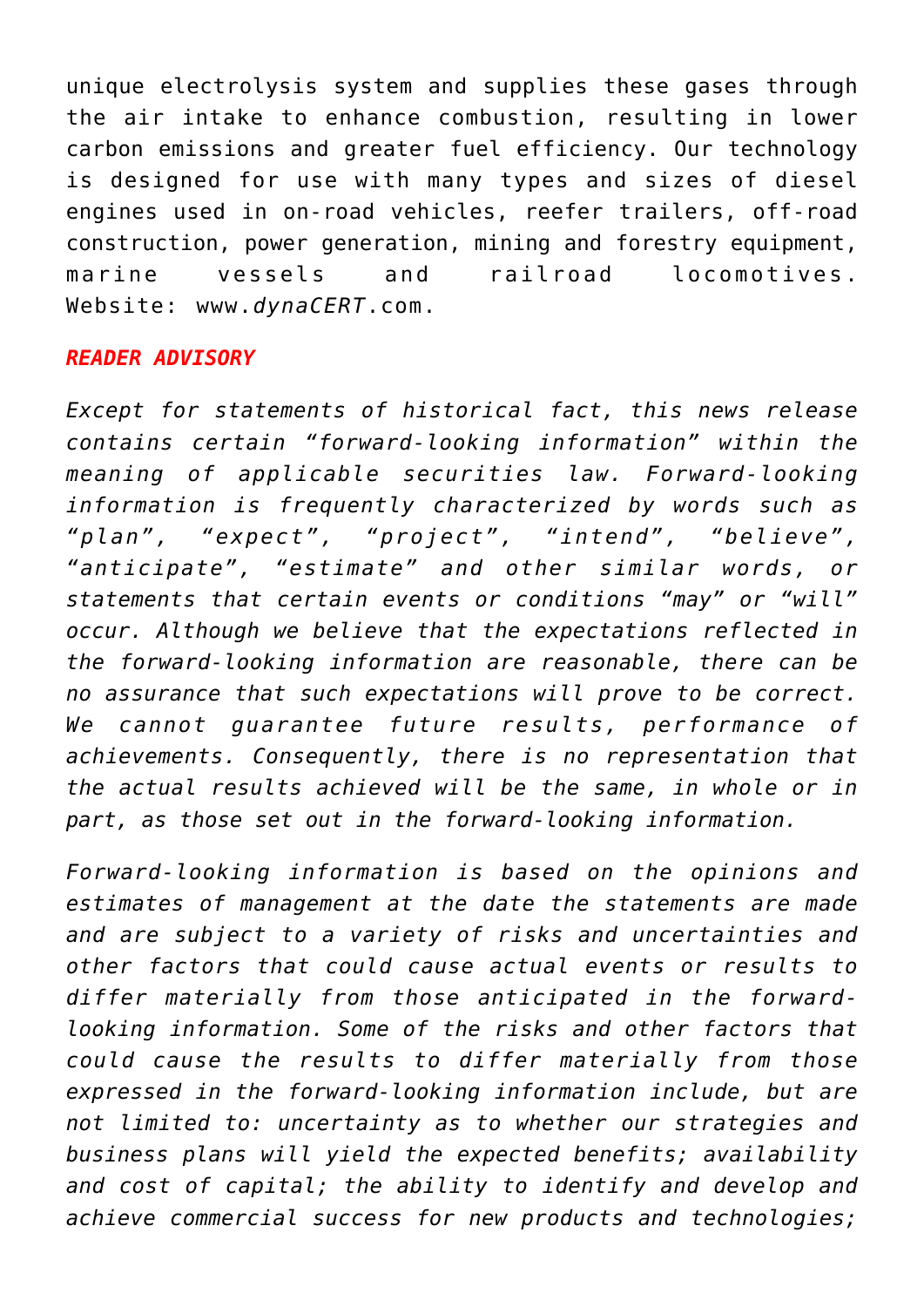*the level of expenditures necessary to maintain and improve the quality of products and services; changes in technology and changes in laws and regulations; the uncertainty of the emerging hydrogen economy; including the hydrogen economy moving at a pace not anticipated; our ability to secure and maintain strategic relationships and distribution agreements; and the other risk factors disclosed under our profile on SEDAR at [www.sedar.com.](https://cts.businesswire.com/ct/CT?id=smartlink&url=http%3A%2F%2Fwww.sedar.com%2F&esheet=52395725&newsitemid=20210315005255&lan=en-US&anchor=www.sedar.com&index=4&md5=3cd0e1f6f1e3bfbd74b8d17a805112a2) Readers are cautioned that this list of risk factors should not be construed as exhaustive.*

*The forward-looking information contained in this news release is expressly qualified by this cautionary statement. We undertake no duty to update any of the forward-looking information to conform such information to actual results or to changes in our expectations except as otherwise required by applicable securities legislation. Readers are cautioned not to place undue reliance on forward-looking information.*

**Neither the Toronto Stock Exchange nor its Regulation Services Provider (as that term is defined in the policies of the Toronto Stock Exchange) accepts responsibility for the adequacy or accuracy of the release.**

*On Behalf of the Board*

*Murray James Payne, CEO*

# **Contacts**

Jim Payne, CEO & President *dynaCERT* Inc. #101 – 501 Alliance Avenue Toronto, Ontario M6N 2J1 +1 (416) 766-9691 x 2 [jpayne@](mailto:jpayne@dynaCERT.com)*[dynaCERT](mailto:jpayne@dynaCERT.com)*[.com](mailto:jpayne@dynaCERT.com)

Investor Relations